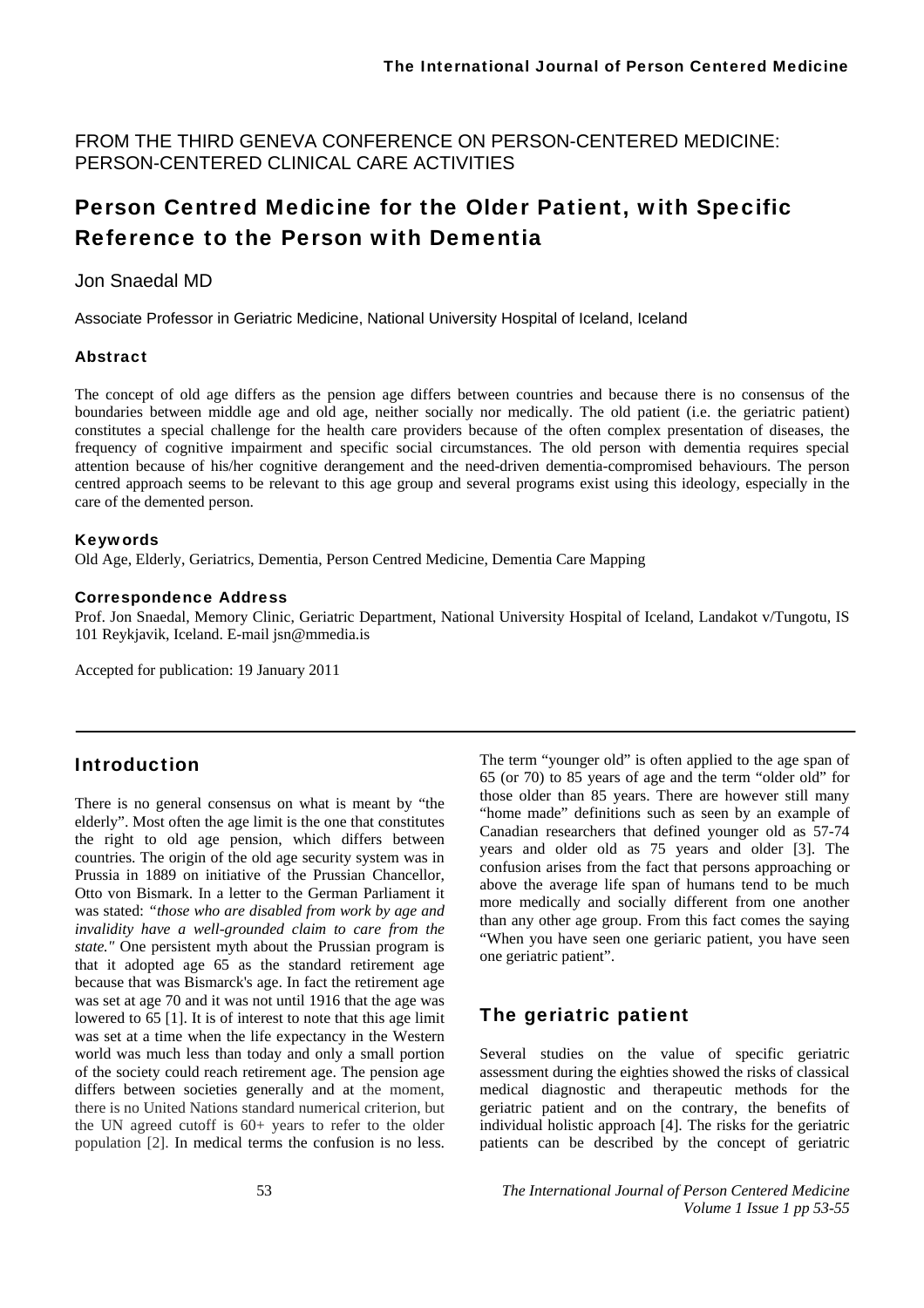cascade syndrome. When using the organ specified approach the complexity of the medical situation is not taken into consideration and that leads to new medical problems in the diagnostic and therapeutic process. When at the same time, a due consideration is not taken to the need of the patient for mobilisation and rehabilitation, the patient often ends up with seriously compromised abilities for self care and is not able to be discharged to his own home. For successful treatment of the geriatric patient, it is necessary for the carers to know the person behind the disease(s). This is more important than in the treatment of conventional internal medicine, most often of younger patients, as the success of treatment may depend on factors related to the patient's personality, psychological health and social situation rather than to his physical health. Two domains are most important in this regard, the psychological health of the patient including his cognitive abilities, and his social support. Dementia is common in the oldest age groups and when present it can make all attempts to treat the patient futile. Cognitive decline that is not severe enough to merit the term dementia often goes undetected but is nevertheless important. Those treating the patient need therefore to evaluate cognition and more precisely, to what degree cognition has deteriorated and how. To evaluate the psychological health of the patient is also of utmost importance. Older persons often tend to explain their symptoms by their chronological age and that makes their contribution to their own treatment suboptimal. Depressive symptoms and overt clinical depression are great obstacles to treatment success as well. The time used to evaluate a person's cognition and to communicate with him is therefore time well spent. The social support is also of utmost importance for his possibilities for independent living. For evaluation of social status and support it is necessary to involve others such as family members and the persons responsible for the social service in the community. Before doing that the patients wishes must be respected. He knows best to whom he wants to turn for help and he might trust some and mistrust others. According to human rights charters such as the Declaration of Lisbon on the Rights of Patients [5], he has the right to know everything regarding his illness, treatment and prognosis, to decide to what extent he is treated and supported and whom to consult in his family or community for his benefit. For this holistic approach, the time-honoured method is to use teamwork for evaluation, caring and planning [6]. The personal preferences of the patient must be respected; in other words, the personal centred approach to treatment must guide the work. It can thus be argued that the concept of person-centred medicine applies especially well for the aged patients [7].

# The person with dementia

The old person with dementia constitutes a special challenge. Dementia is a frequent condition in old age and in Europe, the age-standardized prevalence rate of dementia at age 65 and over has been estimated to be 6.4% [8]. As the intellectual and psychological health has deteriorated in the demented individual, the treatment and care is classically based on information from others than the patient himself. The staff turnover in residential care makes it difficult to maintain high standards of professional care and lack of understanding of the patient's wishes and preferences can lead to neglect of psychosocial needs. This neglect as well as pracites of physical restraint can exacerbate need-driven dementia-compromised behaviours, leading to loss of self-care, decision making and social engagement as well as increased social alienation [9], comprising what Kitwood called malignant social psychology [10]. More than a decade elapsed from the general consensus on the importance of the holistic, personalized approach to the geriatric patient, to the arising concern of the special needs of demented patient for a personalised approach in care. During the last one and a half decade, more attention has been brought to the needs of the demented patient and new programs have been developed and published. The pioneer work of Tom Kitwood [11] where he put the person behind dementia to the forefront has lead to extensive research in this field and promotion of several programs intended to serve the demented patients. He founded the Bradford Dementia Group in 1992 and his own program was called "Dementia Care Mapping" [12,13]. One program based on his idea comes from the CADRES study in Australia [14]. In this study, urban residential sites were randomly assigned to person-centered care, dementia care mapping or usual care. Agitation, a major symptom of distress was significantly lower in the person-centred care than in the usual care. The results confirmed the conclusion made in a comprehensive review of non-pharmacologic interventions for the management of need-driven dementia-compromised behaviours that the most promising treatments seem to be individually tailored behvaioural interventions [15]. In another study focusing on the person-centred care as an alternative to pharmacologic treatment, the use of neuroleptics was almost halfed in the intervention homes as opposed to the control homes without any increase in agitation or disruptive behaviour [16]. In the intervention homes, the staff received training in the delivery of personcentred care and they were supervised weekly. This effect lasted for 12 months. In spite of this progress in care of demented individuals, an astonishingly small number of studies on the demented persons own preferences and wishes have been published. The reason seems obvious, in dementia; the very ability to communicate with others in words is seriously compromised. However, in times when the diagnosis of the diseases leading to progressive dementia is made at early stages, when the person is still very able to communicate, the focus should be shifted to the person with the disease. Most of these studies have been done with qualitative methods and therefore including few individuals but they have shown many interesting aspects such as the coping skills of individuals with early

54 *The International Journal of Person Centered Medicine Volume 1 Issue 1 53-55*